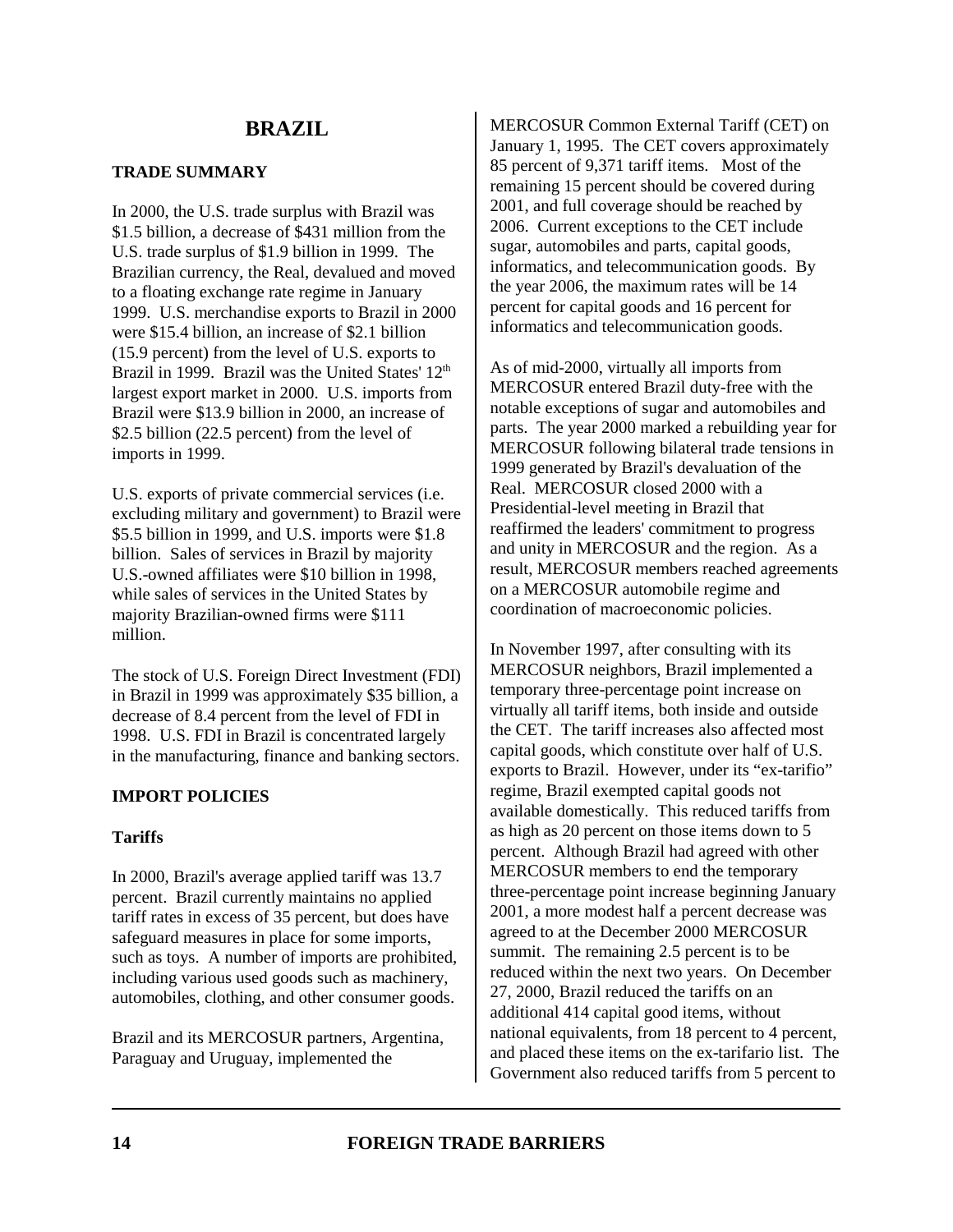4 percent on the other 1,370 items included on the ex-tarifario list.

### **Import Licensing/Customs Valuation**

In January 1997, the Secretariat of Foreign Trade (SECEX) implemented a computerized trade documentation system (SISCOMEX) to handle import licensing, and a wide variety of products are subject to non-automatic licensing. There are fees assessed per import statement submitted through SISCOMEX, and importers must comply with onerous registration guidelines, including a minimum capital requirement, to register with SECEX. Complete information on requirements for importing into Brazil is available only through SISCOMEX, and such information is only available to registered importers. Beginning in October 1998, Brazil issued a series of administrative measures that required additional sanitary/phytosanitary (SPS), quality and safety approvals from various government entities for products subject to nonautomatic licenses.

A primary concern has been the use of reference prices as a minimum valuation for certain imported products. It appears that the Government of Brazil is requiring some products to meet minimum prices for the issuance of import licenses. In addition, imports falling below set price levels may be sent to what is known as the "gray line" for enhanced customs scrutiny. This process is opaque and burdens U.S. exports, particularly in the textile, steel and forestry sectors. In November 1999 the United States actively participated as an interested third party in European WTO consultations on the issue, and in July 2000 the United States held its own WTO consultations with Brazil. The Brazilian Government reportedly has modified its customs regime somewhat, but it has not codified these changes in a publicly available document.

In addition, product registrations from the Ministry of Health are required for imported processed food products and food supplement products and as of March 1, 2000, the term of validity for registrations was shortened. Registration fees for these imports, as well as for medical and pharmaceutical products, have increased significantly. The U.S. Government also has received complaints relating to Brazilian practices that lead to non-transparent preferences for Brazilian products in procurement bids for government and nonprofit hospitals and leads to bias against the import of refurbished medical equipment when domestically-produced "similars" exist. Implementation of such import measures continues to have a negative impact on U.S. exports, especially in light of the high tariffs on medical equipment.

# **STANDARDS, TESTING, LABELING AND CERTIFICATION**

Progress has been made in the area of SPS measures, illustrated by Brazil's authorization of hard red winter wheat imports from the United States in 1998. Brazil also lifted long-standing restrictions on the importation of U.S. soft red winter wheat and hard red spring wheat from U.S. non-west coast ports in November 2000. Subsequently, Brazil reimposed the restrictions, due to alleged SPS problems. The U.S. Government will continue to work to resolve import restrictions on shipments of U.S. wheat out of west coast ports. Despite progress, SPS measures remain significant barriers in many cases, in part driven by Brazil's implementation of the harmonized phytosanitary standards of the Southern Cone Phytosanitary Committee (COSAVE).

Brazil prohibits the entry of poultry and poultry products from the United States, alleging lack of reciprocity. The issue, however, should not be reciprocity, but rather the fulfillment of WTO obligations regarding sanitary and phytosanitary decisions, which dictate that such determinations shall be based only upon sufficient scientific evidence. Brazil also bans the importation of beef produced with growth hormones; however, beef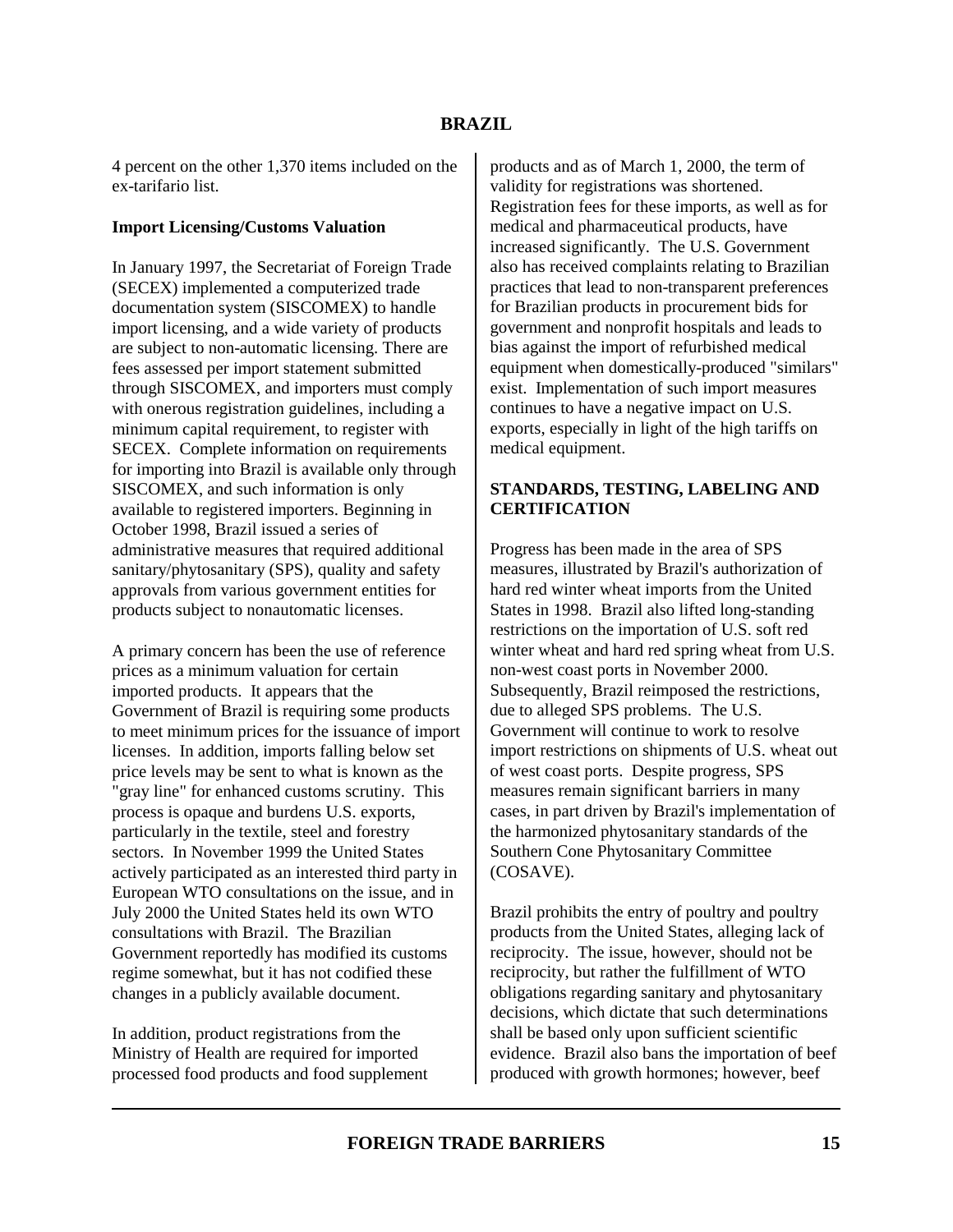imports from the United States have been allowed on a waiver basis since 1991.

### **Biotechnology**

The biotechnology debate in Brazil has escalated dramatically during the last two years as the Brazilian Government was ready to approve the first commercial planting of Roundup Ready soybeans. Brazil has an approval process for biogenetically altered agricultural products which resulted in the approval of Roundup Ready soybeans in 1998. However, the Brazilian government subsequently suspended its approval in response to a court ruling, citing the need for environmental impact studies on the product. To date, the Brazilian Government has yet to re-approve Roundup Ready soybeans for use on the Brazilian market, while the issue remains in the courts. Also, during the past year, the United States lost several opportunities to sell corn to Brazil because of the lack of government approval for imports of biotechnology products and the ensuing court battles against imports of biotechnology products. Brazilian policy on biotech remains inconsistent and lacks transparency.

# **GOVERNMENT PROCUREMENT**

Brazil is not a signatory to the WTO Agreement on Government Procurement. Generally, transparency in the procurement process could be improved. Limitations on foreign capital participation in procurement bids can reportedly impair access for potential service providers, including in the energy and construction sectors. Brazilian federal, state and municipal governments, as well as related agencies and companies, follow a "buy national" policy, and rules permit the government to provide preferential treatment in government procurement decisions to foreign companies with production facilities in Brazil. However, Brazil permits foreign companies to compete in procurement-related multilateral development

bank loans and opens selected procurement to international tenders.

To the extent that the privatization program in Brazil continues and non-discriminatory policies are adopted, U.S. firms will have greater opportunities in Brazil. To illustrate, in 1998 when the Government of Brazil reviewed fiber optic products solely on their merits, U.S. fiber optic cable was certified for sale in Brazil.

Law 8666 of 1993, covering most government procurement other than informatics and telecommunications, requires nondiscriminatory treatment for all bidders, regardless of the nationality or origin of product or service. However, the law's implementing regulations allow consideration of non-price factors, give preferences to certain goods produced in Brazil and stipulate local content requirements for eligibility for fiscal benefits. Decree 1070 of March 1994, which regulates the procurement of informatics and telecommunications goods and services, requires federal agencies and parastatal entities to give preference to locally-produced computer products based on a complicated and non-transparent price/technology matrix.

#### **EXPORT SUBSIDIES**

The Government of Brazil offers a variety of tax and tariff incentives to encourage production for export and the use of Brazilian inputs in exported products. Several of these programs have been found to be countervailable under U.S. law in the context of specific countervailing duty cases. Exporters enjoy exemption from withholding tax for remittances overseas for loan payments and marketing, as well as from the financial operations tax for deposit receipts on export products. The Government of Brazil has proposed tax reform, which would shift from a productionbased/movement regime to a retail sale value-added tax, thus potentially modifying some of these incentives significantly. In addition, Brazil is under pressure to remove these subsidies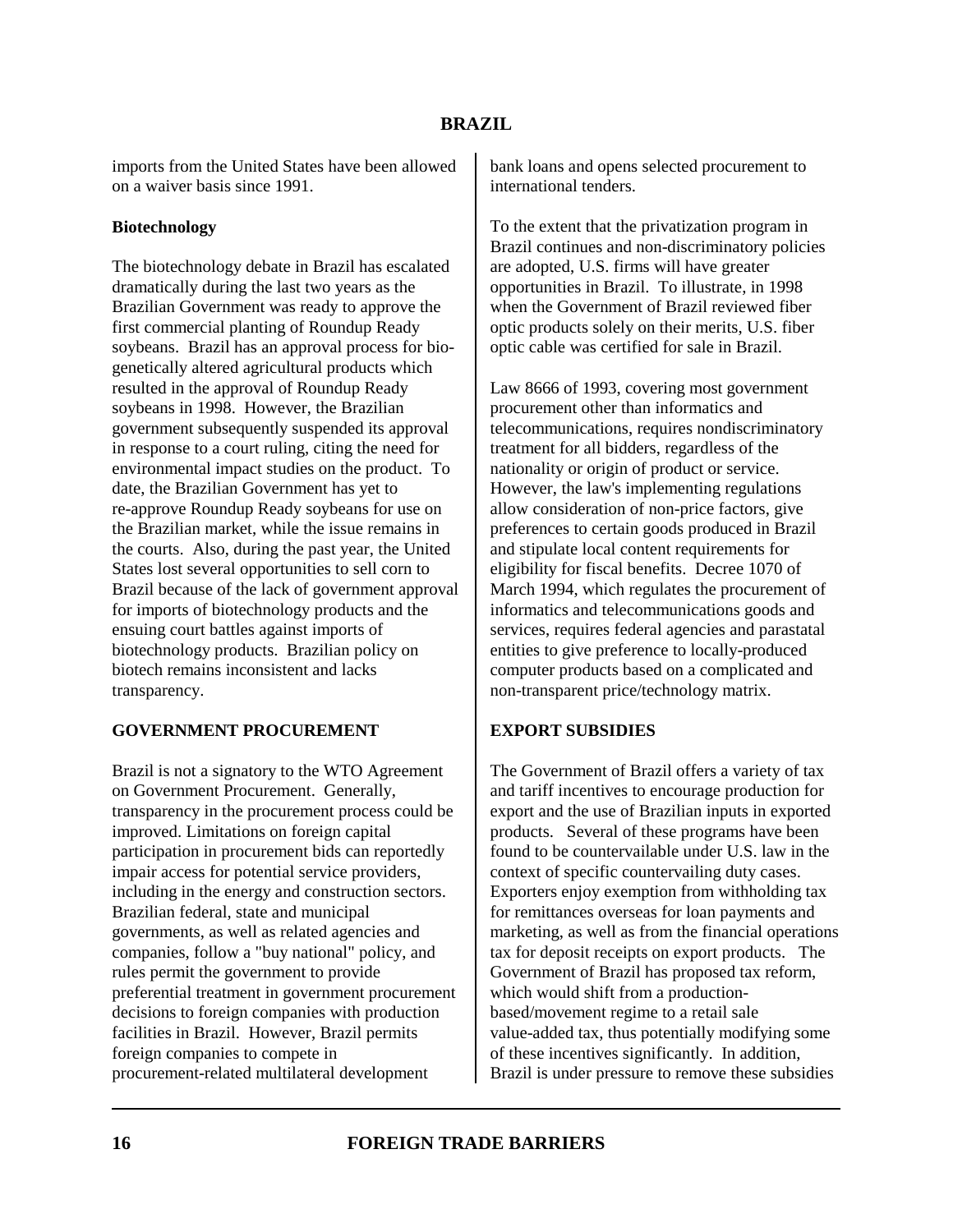for exports destined for MERCOSUR, especially in light of the Real devaluation. The IMF has also indicated an interest in eliminating some of Brazil's export subsidies.

An export credit program known as PROEX was established in 1991. PROEX is intended to equalize domestic and international interest rates for export financing and to directly finance production of tradable goods. Revisions to PROEX were announced most recently in 1999, expanding the program. In 2000, roughly \$944 million was budgeted for PROEX, with \$499 million slated for equalization and \$445 million for direct financing. Through October 2000, \$207 million was spent on equalization while \$277 million was spent on financing. Historically, PROEX has never used more than 30 percent of its allocated budget, but in 1998 utilized over 50 percent of its allocated resources for the first time, and around 70 percent in 1999.

In 1999, a WTO panel found PROEX interest equalization payments used to finance the sale of regional aircraft manufactured in Brazil to be a prohibited export subsidy. The WTO Appellate Body upheld this finding. The Government of Brazil states that it has modified PROEX so as to bring it into conformity with WTO subsidy rules, but Canada has challenged this position in the WTO. The United States intervened in this challenge as a third party and also has expressed some concerns about the adequacy of Brazil's implementation of the panel's findings.

### **INTELLECTUAL PROPERTY RIGHTS PROTECTION**

# **Patents and Trademarks**

Brazil's industrial property law, covering patents and trademarks, took effect in May 1997. The law improved most aspects of Brazil's industrial property regime, providing patent protection for pharmaceutical products and processes, agrochemical products and other inventions.

However, some problems remain, such as the TRIPS-inconsistent provision that prohibits importation as a means of satisfying the requirement that the patent be "worked" in that country. The United States and Brazil held WTO consultations on this issue on June 29, 2000 and on December 1, 2000, but failed to reach a mutually satisfactory resolution of the matter. On January 8, 2000, the U.S. Government requested the establishment of a WTO dispute settlement panel and on February 1 a panel was established.

The Government of Brazil submitted a bill to the Congress in 2000 that would bring the data confidentiality portions of the industrial property law fully in line with TRIPS. On December 30, 1999, the Brazilian Government issued a provisional measure that includes some problematic provisions, including a requirement for Health Ministry approval prior to the issuance of a pharmaceutical patent. This would appear to conflict with Article 27 of the TRIPS Agreement, and U.S. officials have raised this concern with their Brazilian counterparts.

"Pipeline" protection is provided for inventions not previously patentable in Brazil because of limitations on patentable subject matter, if these inventions were patented in another country and not marketed in Brazil. While Brazil's patent office, the National Institute for Industrial Property (INPI), is addressing its backlog of both pipeline and regular patent applications, the resources and support necessary to effectively and consistently manage the processing of patent applications have been lacking. The Brazilian Government, however, has begun to computerize the patent and trademark offices.

The 1997 industrial property law also added provisions for the protection of "well-known" trademarks, but contains a long list of categories of marks that are not registrable. U.S. industry has expressed concern with the continued high level of counterfeiting in Brazil.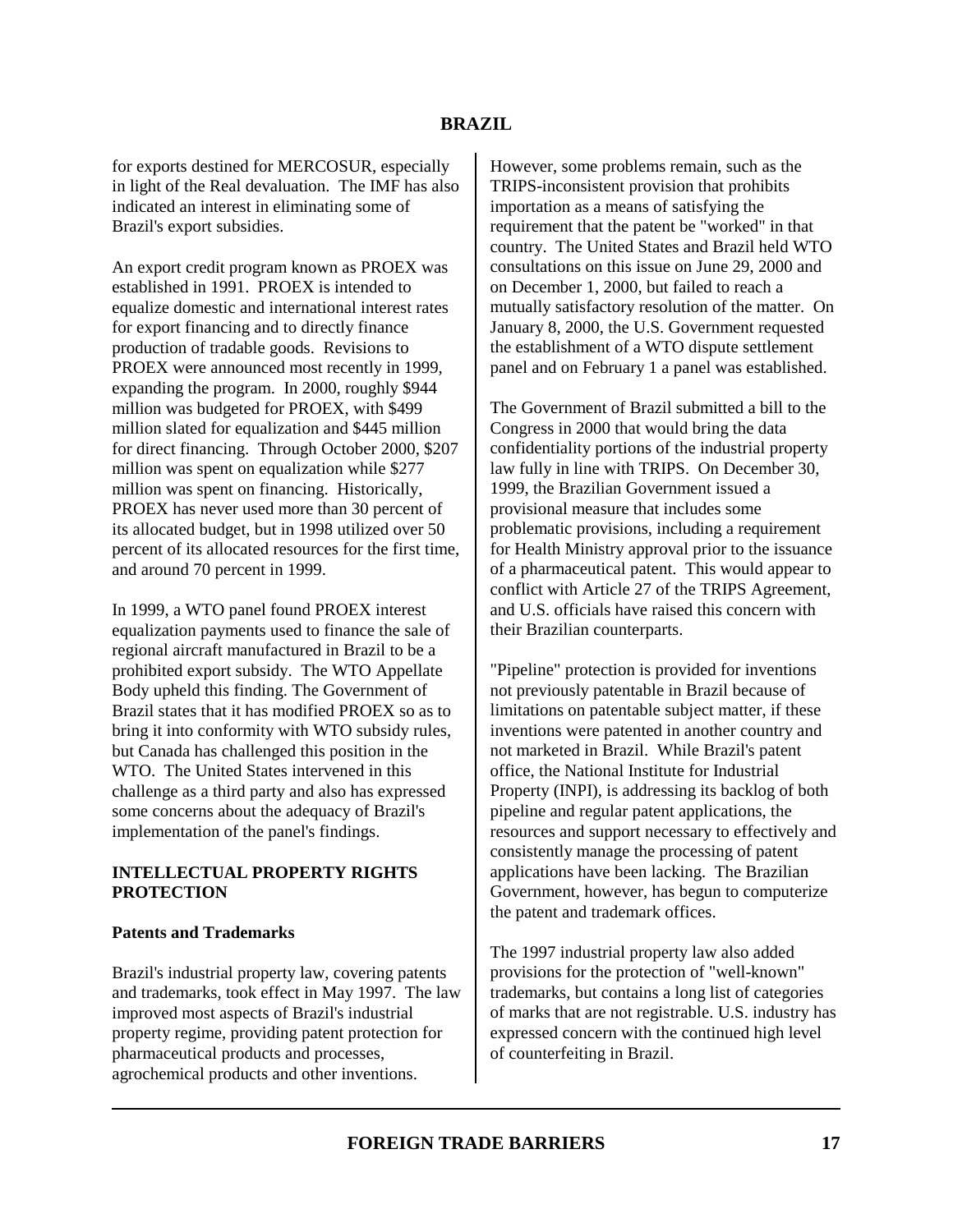A law on the protection of layout designs of integrated circuits (required by TRIPS), introduced in April 1996, has not been enacted. The Government of Brazil reportedly intends to submit new legislation on integrated circuits in order to meet Brazil's TRIPS obligations in this area.

### **Copyrights**

A copyright bill that included amendments to bring Brazil into compliance with the Berne Convention and TRIPS was signed by President Cardoso in February 1998. A software law was signed by President Cardoso that same month, thus protecting computer programs as "literary works," increasing the term of protection to 50 years, and making software infringement a fiscal and an intellectual property crime.

Copyright enforcement in Brazil continues to be uneven, and losses from piracy significant. As a result of this concern, on January 10, 2001, the U.S. Government accepted a petition, submitted by the International Intellectual Property Alliance, to review the GSP status of Brazil. The U.S. industry reports that in 2000 its trade losses from copyright piracy in Brazil were over \$800 million, the largest amount of losses due to copyright piracy in the hemisphere. Problems have been particularly acute with respect to sound recordings and videocassettes, and virtually all audio cassettes sold are pirated copies. Brazil accounts for over half of the sales market for sound recordings in Latin America and is the largest market for videos in the hemisphere. Vigorous industry anti-piracy campaigns have had a positive impact and general awareness among the populace has increased significantly. However, efforts in 2000 resulted in many prosecutions but few convictions of intellectual property rights violators. While anti-piracy actions in 2000 resulted in several large seizures of pirated CDs, the sound recording industry estimates that the piracy rate for CDs in 2000 was between 30 to 40 percent. The Brazilian Congress is examining a

bill submitted by the Executive Branch to review the criminal sanctions on copyright infringement and provide a better legal framework in this area.

Much pirated material continues to enter Brazil from across the border in Paraguay. The Federal Government of Brazil to date has not given police adequate tools or training to effectively enforce the law. Further, the penal code should be amended to provide higher fines that create a true deterrent to infringement, increase the effectiveness of the criminal enforcement system and decrease delays in the judicial process. The generally inefficient nature of Brazil's courts and judicial system has complicated the enforcement of intellectual property rights. The Brazilian Government is working to streamline the judicial process. The Government is also reportedly working to create an interagency IPR committee, coordinated by the Ministry of Justice, to improve anti-piracy enforcement, although there was no progress in this regard in 2000.

Brazil has not yet ratified the WIPO Treaties on Copyright and Performances and Phonograms.

#### **SERVICES BARRIERS**

In July 2000, Brazil informed the WTO Council on Trade in Services of its decision not to ratify the WTO Basic Telecommunications Agreement, formally known as the Fourth Protocol to the General Agreement on Trade in Services (GATS), and submitted a new schedule of commitments for consideration. Brazil also has not ratified the WTO Financial Services Agreement, formally known as the Fifth Protocol to the GATS, which is necessary to bring Brazil's commitments under the Agreement into force. The Financial Services Agreement is currently being discussed in the Brazilian Congress.

U.S. service exports to Brazil are impeded by restrictive investment laws, lack of transparency in administrative procedures, legal and administrative restrictions on remittances and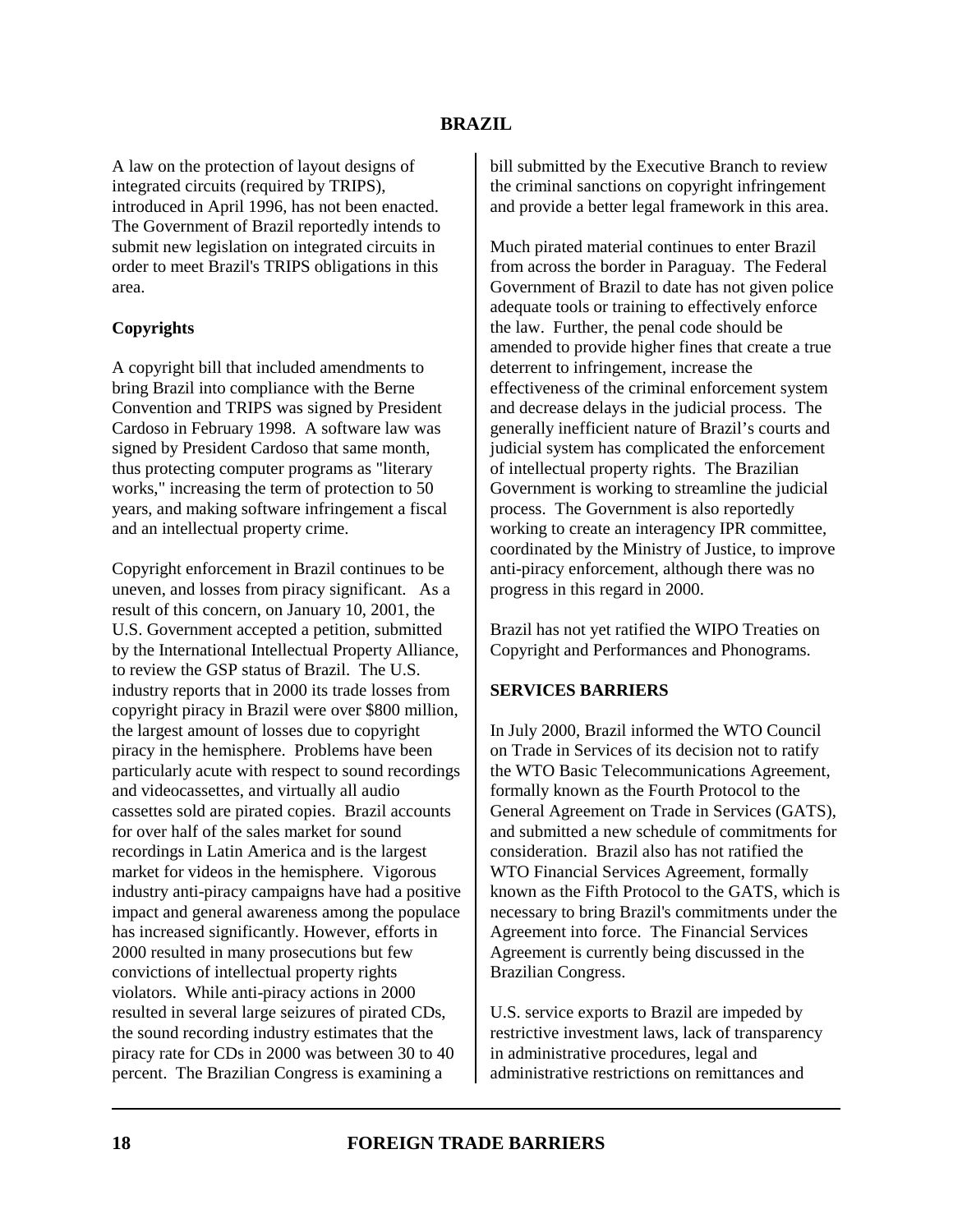sometimes arbitrary application of regulations.

Service trade opportunities in some sectors have been affected by limitations on foreign capital participation.

#### **Telecommunications**

Brazil's telecommunications sector has undergone significant liberalization in the past few years, although some limits remain on the level of foreign ownership. This liberalization is not reflected in Brazil's GATS commitments. For example, the 1996 law opening cellular telephone service to foreign operators requires Brazilian majority ownership (51 percent) of any company or consortium providing telecommunications services in Brazil. The state-owned telephone system (Telebras) was sold in July 1998, with significant foreign participation. This privatization has presented regulatory challenges. ANATEL, the independent regulator, is still in the process of developing a new quality certification program. In addition, Brazil plans to limit competition with Embratel, the long distance and international carrier, to a duopoly arrangement until January 1, 2002.

Brazil maintains an array of practices designed to favor public procurement of domestic over imported telecommunications equipment. This system of preferences includes "equivalence provisions" that require service providers to give priority to Brazilian products and a tax program subsidizing domestics. As the telecommunications services sector becomes more competitive under Brazil's new telecommunications law, it is unclear whether discriminatory equipment procurement practices will remain viable. These policies disadvantage public sector entities by imposing higher equipment costs upon them than private sector service providers.

Brazil has not yet implemented its original WTO basic telecom commitments. Instead, in July

2000, it proposed new commitments. Although these new commitments improve upon Brazil's previous offer, the United States still has some significant concerns with proposed limitations on foreign investment in the telecom sector.

## **Maritime**

The United States and Brazil signed in early October 1999 a newly-revised bilateral Maritime Agreement, effectively ending a period of tension generated over misunderstandings relating to preferences afforded to selected classes of cargo. The new agreement must still be ratified by the Brazilian Congress. Brazilian naval authorities attempted to collect lighthouse dues in 2000 from flagships of countries, such as the U.S., with bilateral maritime agreements with Brazil, even though these dues were in violation of these agreements.

### **Audio Visual Services**

Brazil has a requirement that 100 percent of all films and television shows be printed locally. Importation of color prints for the theatrical and television markets is prohibited. Further, a theatrical screen quota for local films is maintained at 49 days per calendar year. Potential quotas of domestic titles for video retailers and distributors, along with mandated local content requirements for cable television programming, are other potential burdens on commerce. On March 17, 1999, a bill was introduced that proposes a 5 percent tax on the box office admissions of foreign films, the proceeds of which would be used to finance the Brazilian film industry. The United States believes development of an even stronger Brazilian film industry is an admirable objective, but not if it comes at the expense of foreign film distributors. Another problematic bill was introduced that would increase the withholding tax on remittances of funds generated by foreign audiovisual works.